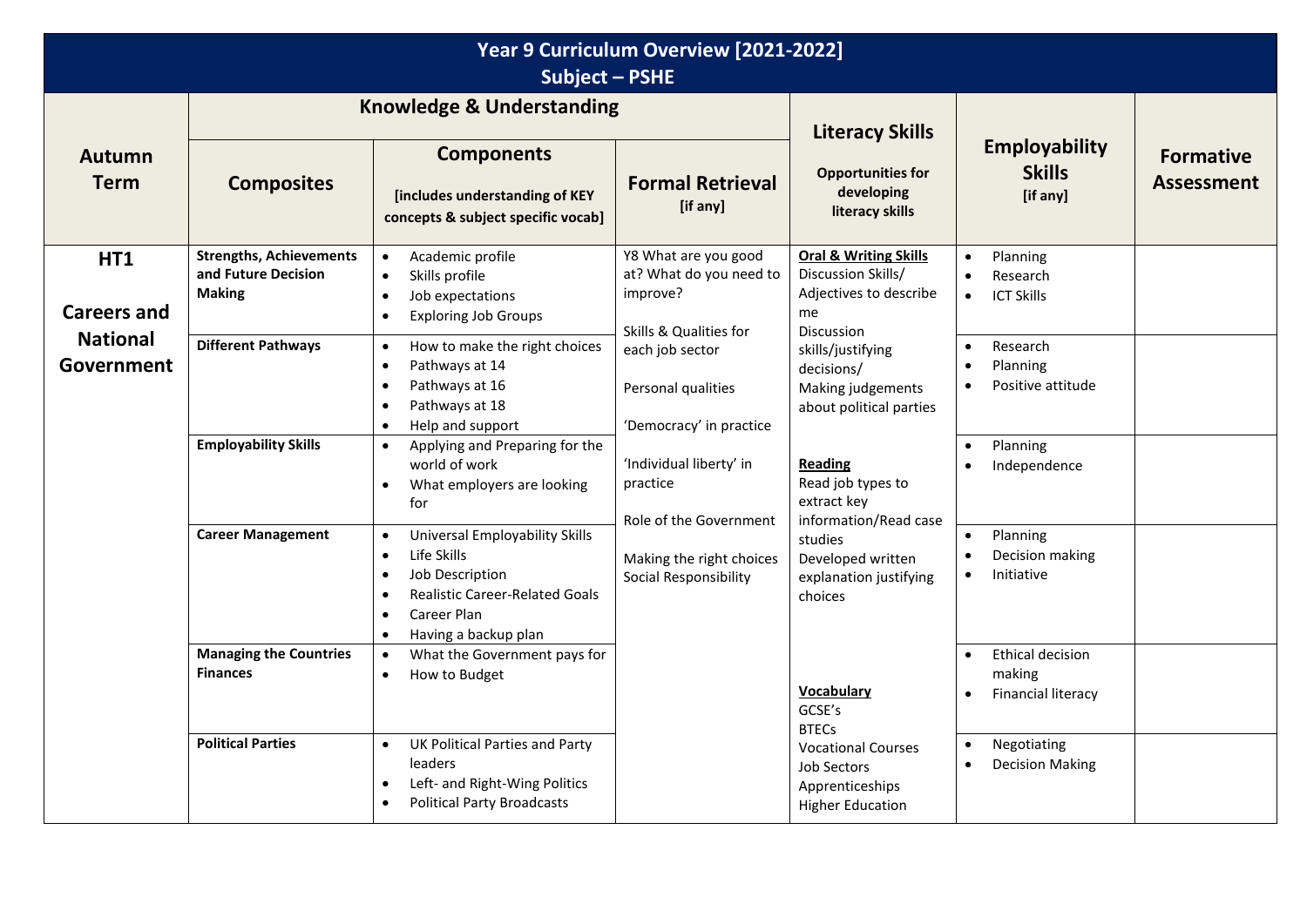|                                     | Why should we vote?                      | <b>Importance of Voting</b><br>$\bullet$<br>Making a difference<br>$\bullet$<br>How voter turnout might be<br>$\bullet$<br>increased in the UK                                                                                                |                                                                                                                                                                            | Employability<br><b>Skills</b><br>Characteristics<br>Communication<br>Learning and<br>performance<br>Labour<br>Conservatives<br><b>UKIP</b><br>Liberal Democrats<br><b>Green Party</b><br>Left wing<br>Right wing<br><b>Council Tax</b><br>Expenditure<br>Franchise<br>Electorate<br><b>General Election</b><br>Democracy<br>Representative<br>Constituency | Positive Attitude<br>$\bullet$<br>Influencing<br>$\bullet$                  |  |
|-------------------------------------|------------------------------------------|-----------------------------------------------------------------------------------------------------------------------------------------------------------------------------------------------------------------------------------------------|----------------------------------------------------------------------------------------------------------------------------------------------------------------------------|-------------------------------------------------------------------------------------------------------------------------------------------------------------------------------------------------------------------------------------------------------------------------------------------------------------------------------------------------------------|-----------------------------------------------------------------------------|--|
| HT <sub>2</sub><br><b>Self-Care</b> | <b>Mental Health</b>                     | Nature and meaning of being<br>$\bullet$<br>mentally fit<br>Pressure affecting mental<br>$\bullet$<br>health<br>Real life scenarios<br>$\bullet$<br>What we can do to help our<br>$\bullet$<br>mental health<br>Help and support<br>$\bullet$ | Healthy relationships<br>with ourselves- how to<br>look after ourselves,<br>having healthy<br>relationships, benefits of<br>sleep and exercise<br>Making the right choices | Vocab<br>Bipolar<br>Depression<br>OCD<br>Anxiety and Panic<br>Attacks<br><b>Stress</b><br>Depression                                                                                                                                                                                                                                                        | <b>Emotional Literacy</b><br>$\bullet$                                      |  |
|                                     | <b>Anxiety, Stress and Self-</b><br>harm | What is anxiety, stress and<br>$\bullet$<br>self-harm?<br>Eating disorders<br>$\bullet$<br>Why do people self-harm?<br>$\bullet$<br>Help and support<br>$\bullet$                                                                             | Social Responsibility                                                                                                                                                      | Self-harm<br>Anorexia<br><b>Binge Eating</b><br><b>Bulimia</b><br>Bereavement                                                                                                                                                                                                                                                                               | <b>Emotional Literacy</b>                                                   |  |
|                                     | <b>Depression and Suicide</b>            | What is suicide?<br>$\bullet$<br>Why do people commit<br>$\bullet$<br>suicide?<br>National statistics<br>$\bullet$<br>Health & support<br>$\bullet$                                                                                           |                                                                                                                                                                            | Grief<br>Conflict<br>Compromise<br>Homelessness<br>Rough sleeping                                                                                                                                                                                                                                                                                           | <b>Emotional Literacy</b><br>$\bullet$                                      |  |
|                                     | Change, Grief and<br><b>Bereavement</b>  | What is grief and<br>$\bullet$<br>bereavement?<br>Different stages of grief<br>$\bullet$<br>How to support people who<br>$\bullet$<br>are grieving                                                                                            |                                                                                                                                                                            | <b>Oral Skills</b><br>Discussion of serious<br>topic. Showing<br>empathy and respect                                                                                                                                                                                                                                                                        | <b>Emotional Literacy</b><br>$\bullet$<br><b>Ethical decision</b><br>making |  |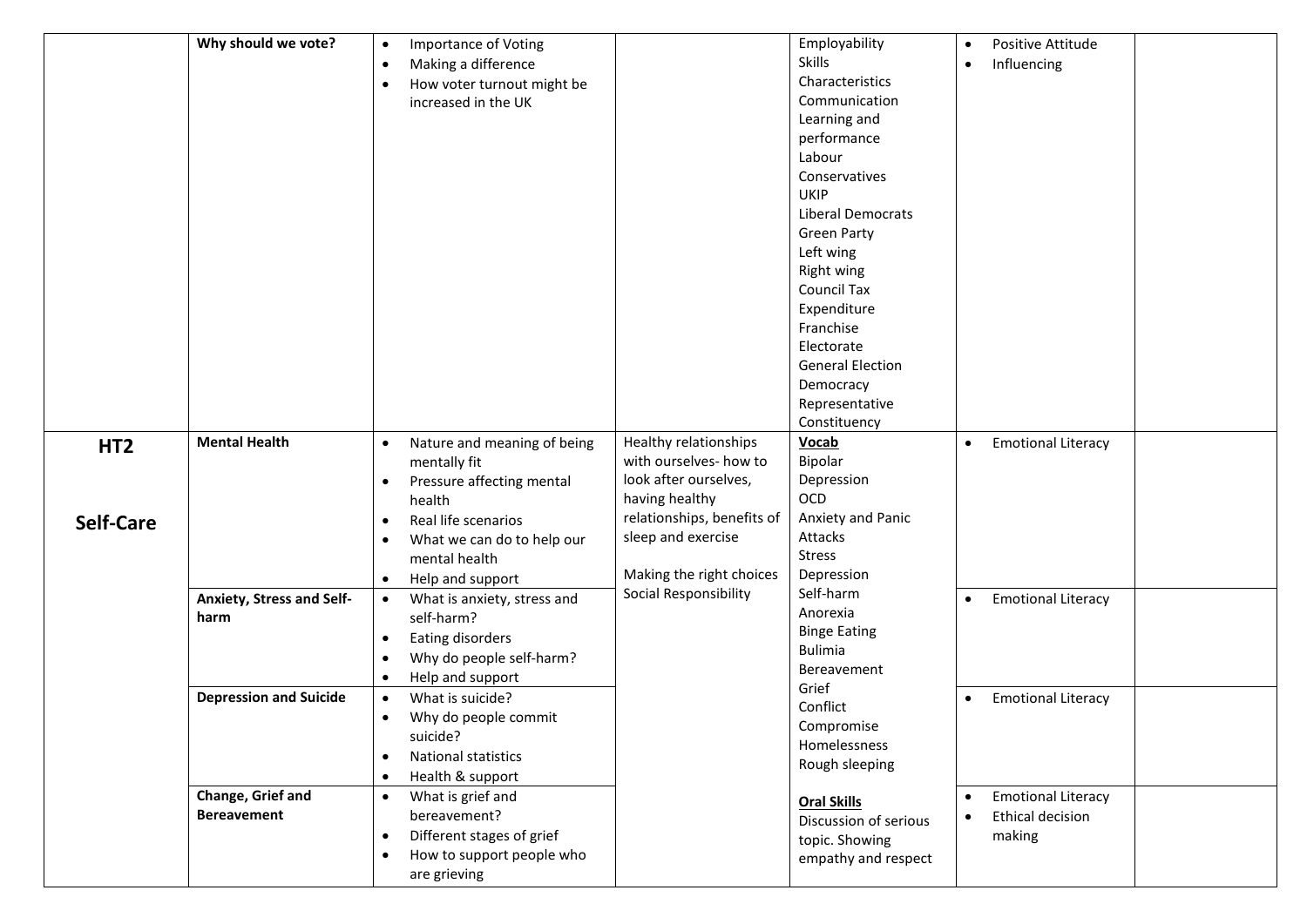| <b>Family Conflict</b> | Common problems within<br>$\bullet$<br>families<br>Conflict between parents and<br>$\bullet$<br>children<br>Importance of compromise<br>$\bullet$                                                    | Reading<br>Reading a text<br>Developed written<br>responses<br>Reading through letter | <b>Emotional Literacy</b><br>$\bullet$                                                   |  |
|------------------------|------------------------------------------------------------------------------------------------------------------------------------------------------------------------------------------------------|---------------------------------------------------------------------------------------|------------------------------------------------------------------------------------------|--|
| Homelessness           | Causes of people becoming<br>$\bullet$<br>homeless<br>Short and long-term effects on<br>$\bullet$<br>the individuals<br>Measures that can be put into<br>$\bullet$<br>place to help solve this issue | and offering verbal<br>advice                                                         | <b>Emotional Literacy</b><br>$\bullet$<br><b>Ethical Decision</b><br>$\bullet$<br>Making |  |
|                        |                                                                                                                                                                                                      |                                                                                       |                                                                                          |  |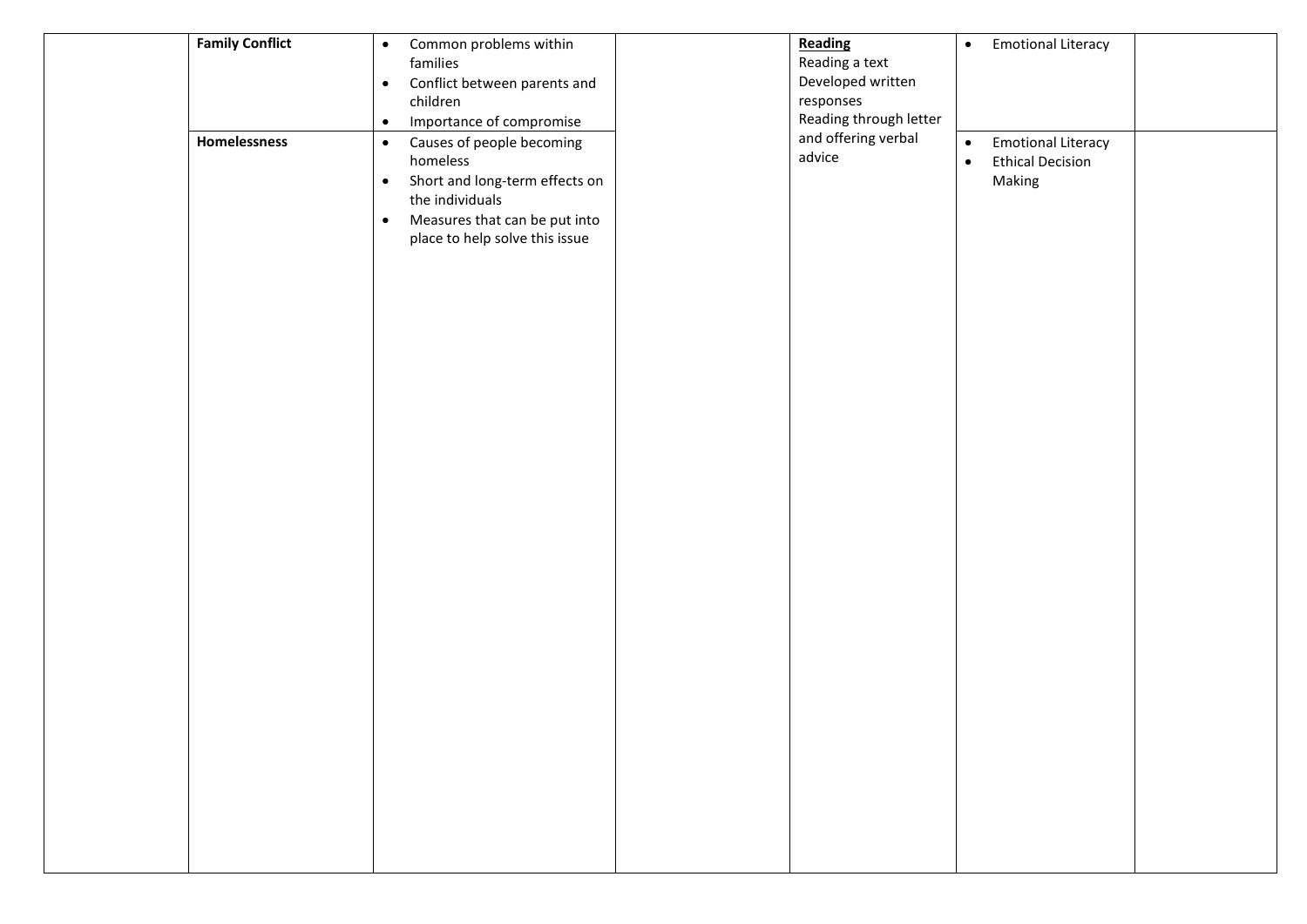| Year 9 Curriculum Overview [2021-2022]<br><b>Subject - PSHE</b>              |                                                                                                                                                           |                                                                                                                                                                                                                                                                                                                                                                                                                                                                                                                                                                                                                                                                                                                                                                                                                                                                                                                                                                    |                                                                                                                                                                                                                                                           |                                                                                                                                                                                                                                                                                                                                                                                                                                                          |                                                                                                                                                                                 |                                       |
|------------------------------------------------------------------------------|-----------------------------------------------------------------------------------------------------------------------------------------------------------|--------------------------------------------------------------------------------------------------------------------------------------------------------------------------------------------------------------------------------------------------------------------------------------------------------------------------------------------------------------------------------------------------------------------------------------------------------------------------------------------------------------------------------------------------------------------------------------------------------------------------------------------------------------------------------------------------------------------------------------------------------------------------------------------------------------------------------------------------------------------------------------------------------------------------------------------------------------------|-----------------------------------------------------------------------------------------------------------------------------------------------------------------------------------------------------------------------------------------------------------|----------------------------------------------------------------------------------------------------------------------------------------------------------------------------------------------------------------------------------------------------------------------------------------------------------------------------------------------------------------------------------------------------------------------------------------------------------|---------------------------------------------------------------------------------------------------------------------------------------------------------------------------------|---------------------------------------|
|                                                                              |                                                                                                                                                           | <b>Knowledge &amp; Understanding</b>                                                                                                                                                                                                                                                                                                                                                                                                                                                                                                                                                                                                                                                                                                                                                                                                                                                                                                                               |                                                                                                                                                                                                                                                           | <b>Literacy Skills</b>                                                                                                                                                                                                                                                                                                                                                                                                                                   |                                                                                                                                                                                 |                                       |
| <b>Spring</b><br><b>Term</b>                                                 | <b>Composites</b>                                                                                                                                         | <b>Components</b><br>[includes understanding of KEY<br>concepts & subject specific vocab]                                                                                                                                                                                                                                                                                                                                                                                                                                                                                                                                                                                                                                                                                                                                                                                                                                                                          | <b>Formal Retrieval</b><br>[if any]                                                                                                                                                                                                                       | <b>Opportunities for</b><br>developing<br>literacy skills                                                                                                                                                                                                                                                                                                                                                                                                | <b>Employability</b><br><b>Skills</b><br>[if any]                                                                                                                               | <b>Formative</b><br><b>Assessment</b> |
| HT <sub>3</sub><br><b>Finance and</b><br><b>International</b><br>Citizenship | <b>Credit and Debit</b><br><b>Income and Budgeting</b><br>How are public taxes<br>raised and spent?<br><b>Income Tax and National</b><br><b>Insurance</b> | What is debit and credit?<br>$\bullet$<br>What is an overdraft?<br>$\bullet$<br>How to avoid getting into debt<br>$\bullet$<br>Dangers of high interest debits<br>$\bullet$<br>Why people can be refused<br>$\bullet$<br>credit<br>Where to seek support<br>$\bullet$<br>Monthly budgeting<br>$\bullet$<br>How teenagers can manage<br>$\bullet$<br>their money<br>Discussing real life budgeting<br>$\bullet$<br>case studies<br>Importance of having<br>$\bullet$<br>commitments<br>Public and private sector<br>$\bullet$<br>institutions and how they are<br>funded<br>How public money is divided<br>$\bullet$<br>into funding for essential<br>services<br>Allocation of funding<br>$\bullet$<br>What to find on a Payslip<br>$\bullet$<br>What National Insurance and<br>$\bullet$<br>Tax is spent on<br>Why certain people pay more<br>$\bullet$<br>tax than others<br>How to calculate additional<br>$\bullet$<br>contributions and student loan<br>rates | Managing money<br>How to budget<br>Choices made at<br>different times of our<br>lives<br>Individual liberty<br>Recap of credit and<br>debit<br>Moral choices<br>Rights and<br>responsibilities<br>Justifying choices<br>Decision making<br>Helping others | <b>Vocab</b><br>Income<br>Expenditure<br>Credit<br>Debit<br>Interest free credit<br>Overdraft<br>Current account<br>Interest rate<br>Profit<br>Loans<br>Interest free credit<br>Mortgage<br>Recession<br><b>IMF</b><br>Income Tax<br>National insurance<br>Payslip<br>Chancellor<br>Treasury<br>Terrorism<br>Extremism<br>Radicalisation<br><b>ISIS</b><br><b>World Community</b><br>International pressure<br>International<br>cooperation<br>Political | <b>Financial Literacy</b><br>$\bullet$<br><b>Financial Literacy</b><br>Planning<br>$\bullet$<br><b>Financial Literacy</b><br><b>Financial Literacy</b><br>Planning<br>$\bullet$ |                                       |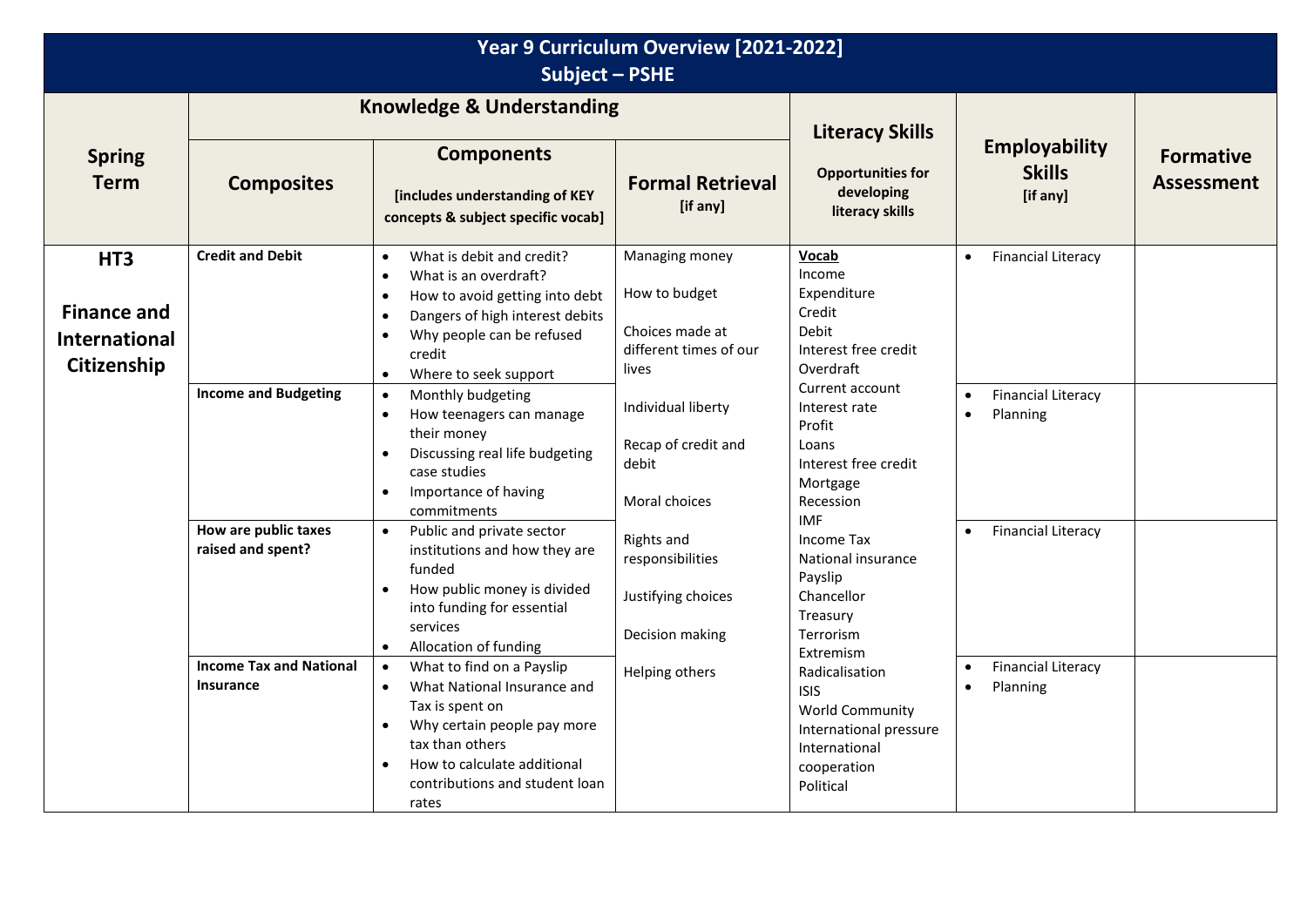|                | <b>What is Extremism?</b>     | How to define Terrorism,<br>$\bullet$        |                          | Economic                         | Teamwork<br>$\bullet$                |  |
|----------------|-------------------------------|----------------------------------------------|--------------------------|----------------------------------|--------------------------------------|--|
|                |                               | <b>Extremism and Radicalisation</b>          |                          | Charity                          |                                      |  |
|                |                               | Why people can become<br>$\bullet$           |                          | Government cuts                  |                                      |  |
|                |                               | radicalised                                  |                          | Credit crunch                    |                                      |  |
|                |                               | The Law<br>$\bullet$                         |                          | Commitments                      |                                      |  |
|                |                               | <b>Case Studies</b><br>$\bullet$             |                          | Volunteering                     |                                      |  |
|                |                               | Help and Support<br>$\bullet$                |                          |                                  |                                      |  |
|                | <b>Global Community</b>       | Mutual responsibilities<br>$\bullet$         |                          | <b>Oral &amp; Writing Skills</b> | Negotiating                          |  |
|                |                               | Trading with other countries<br>$\bullet$    |                          | Discussion                       | Decision making                      |  |
|                |                               | World Economy<br>$\bullet$                   |                          | Debating<br>Written responses    |                                      |  |
|                | How can I contribute?         | How can we volunteer and<br>$\bullet$        |                          | <b>Discussion</b>                | Initiative                           |  |
|                |                               | make positive changes in our                 |                          | Written responses                | Leadership                           |  |
|                |                               | community?                                   |                          | Debating                         | Teamwork                             |  |
|                |                               | Why do British charities need<br>$\bullet$   |                          | Writing a plan for share         |                                      |  |
|                |                               | more help than usual at the                  |                          | day                              |                                      |  |
|                |                               | moment?                                      |                          |                                  |                                      |  |
|                |                               | Importance of having                         |                          | <b>Reading</b>                   |                                      |  |
|                |                               | commitments                                  |                          | Case studies and                 |                                      |  |
|                |                               | Volunteering-Archbishop of                   |                          | offering advice to               |                                      |  |
|                |                               | York Youth Trust                             |                          | problems                         |                                      |  |
|                |                               | How to raise money for charity<br>$\bullet$  |                          | Reading and taking               |                                      |  |
|                |                               | in the lead up to share day                  |                          | notes                            |                                      |  |
| HT4            | <b>Family types, Marriage</b> | Different family types<br>$\bullet$          | Making the right choices | Vocab                            | <b>Emotional Literacy</b>            |  |
|                | and Diversity                 | Roles of family members<br>$\bullet$         |                          | Nuclear family                   | Communication                        |  |
|                |                               | Changes in the family since the<br>$\bullet$ | Social Responsibility    | Marriage                         |                                      |  |
| Relationships, |                               | 1950s                                        |                          | Civil partnership                |                                      |  |
| Personal       |                               | Why roles have changed<br>$\bullet$          |                          | Same sex family<br>Step family   |                                      |  |
| Safety & The   | Contraception                 | Different methods of<br>$\bullet$            |                          | <b>Extended family</b>           | <b>Emotional Literacy</b>            |  |
|                |                               | contraception                                |                          | Adopted family                   | Communication                        |  |
| Law            |                               | Catholic and non-Catholic view<br>$\bullet$  |                          | Foster family                    | <b>Ethical Decision</b>              |  |
|                |                               | on contraception                             |                          | Contraception                    | Making                               |  |
|                | Pornography                   | What is 'pornography?'<br>$\bullet$          |                          | Pornography                      | <b>Emotional Literacy</b>            |  |
|                |                               | Why pornography can be<br>$\bullet$          |                          | Explicit                         |                                      |  |
|                |                               | harmful                                      |                          | Desensitized                     |                                      |  |
|                |                               | Impact of continuous viewing                 |                          | Sexual Harassment                |                                      |  |
|                |                               | Impact on healthy sex lives<br>$\bullet$     |                          | Coercive behaviour               |                                      |  |
|                | <b>Coercive Behaviour and</b> | Controlling and abusive<br>$\bullet$         |                          | Controlling relationship         | <b>Ethical Decision</b><br>$\bullet$ |  |
|                | controlling relationships     | relationships                                |                          | Abusive relationship             | Making                               |  |
|                |                               | Different methods of control<br>$\bullet$    |                          | Domestic Abuse                   |                                      |  |
|                |                               | How abusers justify their<br>$\bullet$       |                          |                                  |                                      |  |
|                |                               | actions                                      |                          | <b>Oral and Writing Skills</b>   |                                      |  |
|                |                               | Help and support<br>$\bullet$                |                          | Popcorn reading                  |                                      |  |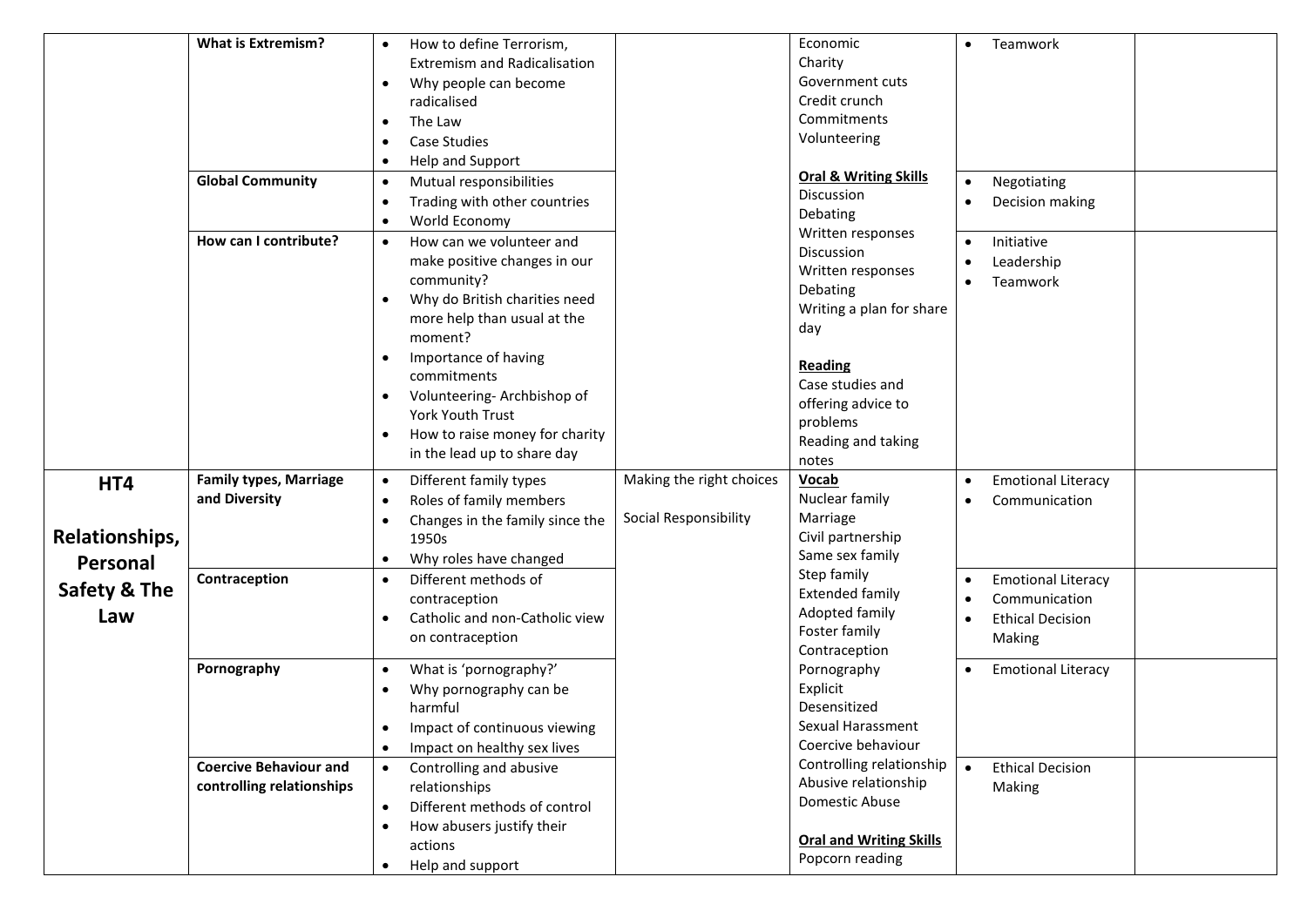| <b>Domestic Violence</b> | What is Domestic Violence?<br>$\bullet$<br>$\bullet$<br>How to recognise warning<br>signs<br>The Law<br>$\bullet$<br>How to seek support<br>$\bullet$ |  | <b>Emotional Literacy</b><br>$\bullet$<br><b>Ethical Decision</b><br>$\bullet$<br>Making |  |
|--------------------------|-------------------------------------------------------------------------------------------------------------------------------------------------------|--|------------------------------------------------------------------------------------------|--|
|                          |                                                                                                                                                       |  |                                                                                          |  |
|                          |                                                                                                                                                       |  |                                                                                          |  |
|                          |                                                                                                                                                       |  |                                                                                          |  |
|                          |                                                                                                                                                       |  |                                                                                          |  |
|                          |                                                                                                                                                       |  |                                                                                          |  |
|                          |                                                                                                                                                       |  |                                                                                          |  |
|                          |                                                                                                                                                       |  |                                                                                          |  |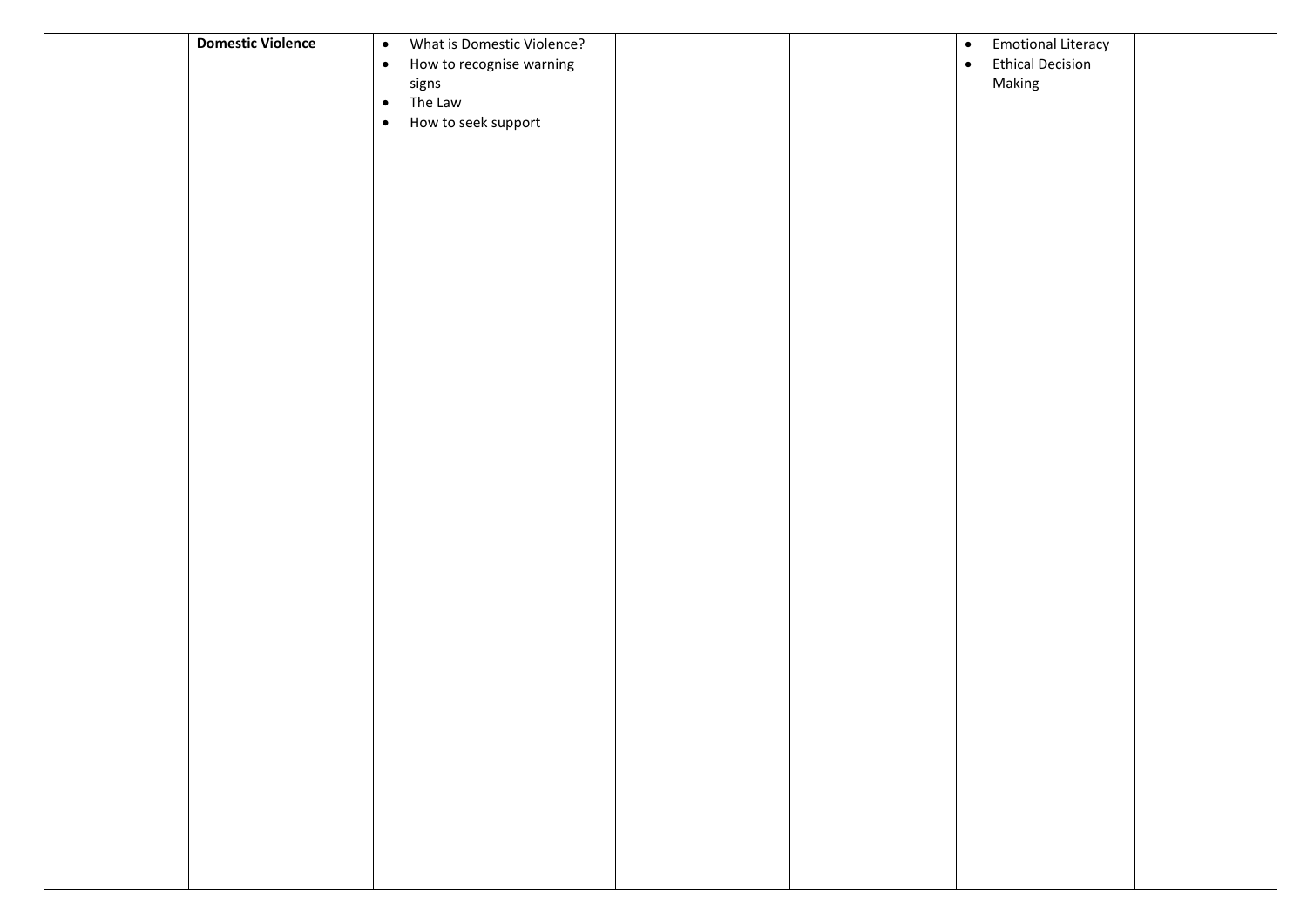| Year 9 Curriculum Overview [2021-2022]<br><b>Subject - PSHE</b> |                                                                                                                                                                                                                                                                                                                                                                                                                                                  |                                                                                                                                                                                                                                      |                                                                               |                                                                                             |                                                                                          |                                       |
|-----------------------------------------------------------------|--------------------------------------------------------------------------------------------------------------------------------------------------------------------------------------------------------------------------------------------------------------------------------------------------------------------------------------------------------------------------------------------------------------------------------------------------|--------------------------------------------------------------------------------------------------------------------------------------------------------------------------------------------------------------------------------------|-------------------------------------------------------------------------------|---------------------------------------------------------------------------------------------|------------------------------------------------------------------------------------------|---------------------------------------|
|                                                                 |                                                                                                                                                                                                                                                                                                                                                                                                                                                  | <b>Knowledge &amp; Understanding</b>                                                                                                                                                                                                 |                                                                               | <b>Literacy Skills</b>                                                                      |                                                                                          |                                       |
| <b>Summer</b><br><b>Term</b>                                    | <b>Composites</b>                                                                                                                                                                                                                                                                                                                                                                                                                                | <b>Components</b><br>[includes understanding of KEY<br>concepts & subject specific vocab]                                                                                                                                            | <b>Formal Retrieval</b><br>[if any]                                           | <b>Opportunities for</b><br>developing<br>literacy skills                                   | <b>Employability</b><br><b>Skills</b><br>[if any]                                        | <b>Formative</b><br><b>Assessment</b> |
| HT5<br>Relationships,<br>Personal<br><b>Safety &amp; The</b>    | Consent, Sexual<br><b>Harassment and Rape</b>                                                                                                                                                                                                                                                                                                                                                                                                    | Recognising sexual boundaries<br>$\bullet$<br>What is sexual harassment?<br>$\bullet$<br>Classifying cases<br>$\bullet$<br>Attitudes in society<br>$\bullet$<br>Recognising when sexual<br>$\bullet$<br>boundaries have been crossed | <b>Tolerance and Respect</b><br><b>Moral Choices</b><br>Taking responsibility | <b>Vocab</b><br>Rape<br>Sexual Assault<br>Sexual Harassment<br>Consent<br>Arranged marriage | <b>Ethical Decision</b><br>$\bullet$<br>Making<br><b>Emotional Literacy</b><br>$\bullet$ |                                       |
| Law                                                             | The Rule of Law, Mutual<br><b>Forced Marriage and</b><br>Key features of an arranged<br>$\bullet$<br>Respect; Tolerance of<br><b>Honour Based Violence</b><br>and forced marriage<br>those with different<br>Differences between arranged<br>$\bullet$<br>faiths and beliefs<br>and forced marriages<br>Beliefs around arranged and<br>$\bullet$<br>What is a healthy<br>forced marriages<br>relationship?<br>Where to seek support<br>$\bullet$ | Forced marriage<br>Family honour<br>Domestic servitude<br><b>FGM</b><br>Slavery<br><b>Forced Marriage</b><br>Sexuality<br>Abuse                                                                                                      | <b>Emotional Literacy</b><br><b>Ethical Decision</b><br>$\bullet$<br>Making   |                                                                                             |                                                                                          |                                       |
|                                                                 | <b>Child Sexual Exploitation</b><br>& Abuse                                                                                                                                                                                                                                                                                                                                                                                                      | What is Grooming, Abuse and<br>$\bullet$<br>Child Sexual exploitation?<br>How to recognise warning<br>$\bullet$<br>signs<br>The Law<br>$\bullet$<br>Help and Support<br>$\bullet$                                                    | Benefits of healthy<br>friendships                                            | Grooming<br>Gender Identity<br>LGBTQ+<br>Pronouns<br>Orientation<br>Gender & identity       | Communication<br>$\bullet$<br><b>Emotional Literacy</b>                                  |                                       |
|                                                                 | <b>Female Genital</b><br><b>Mutilation</b>                                                                                                                                                                                                                                                                                                                                                                                                       | What is female genital<br>$\bullet$<br>mutilation?<br>The Law<br>$\bullet$<br>How to recognise warning<br>$\bullet$<br>signs<br>How to seek support<br>$\bullet$                                                                     |                                                                               | <b>Oral &amp; Writing Skills</b><br>Discussion<br>Written responses<br><b>Reading</b>       | Communication<br>$\bullet$<br><b>Emotional Literacy</b><br>٠                             |                                       |
|                                                                 | <b>LGBTQ</b>                                                                                                                                                                                                                                                                                                                                                                                                                                     | LGBT+ Community<br>$\bullet$<br>Help and Support<br>$\bullet$                                                                                                                                                                        |                                                                               | Case studies and<br>offering advice to<br>problems                                          | <b>Ethical Decision</b><br>$\bullet$<br>making                                           |                                       |